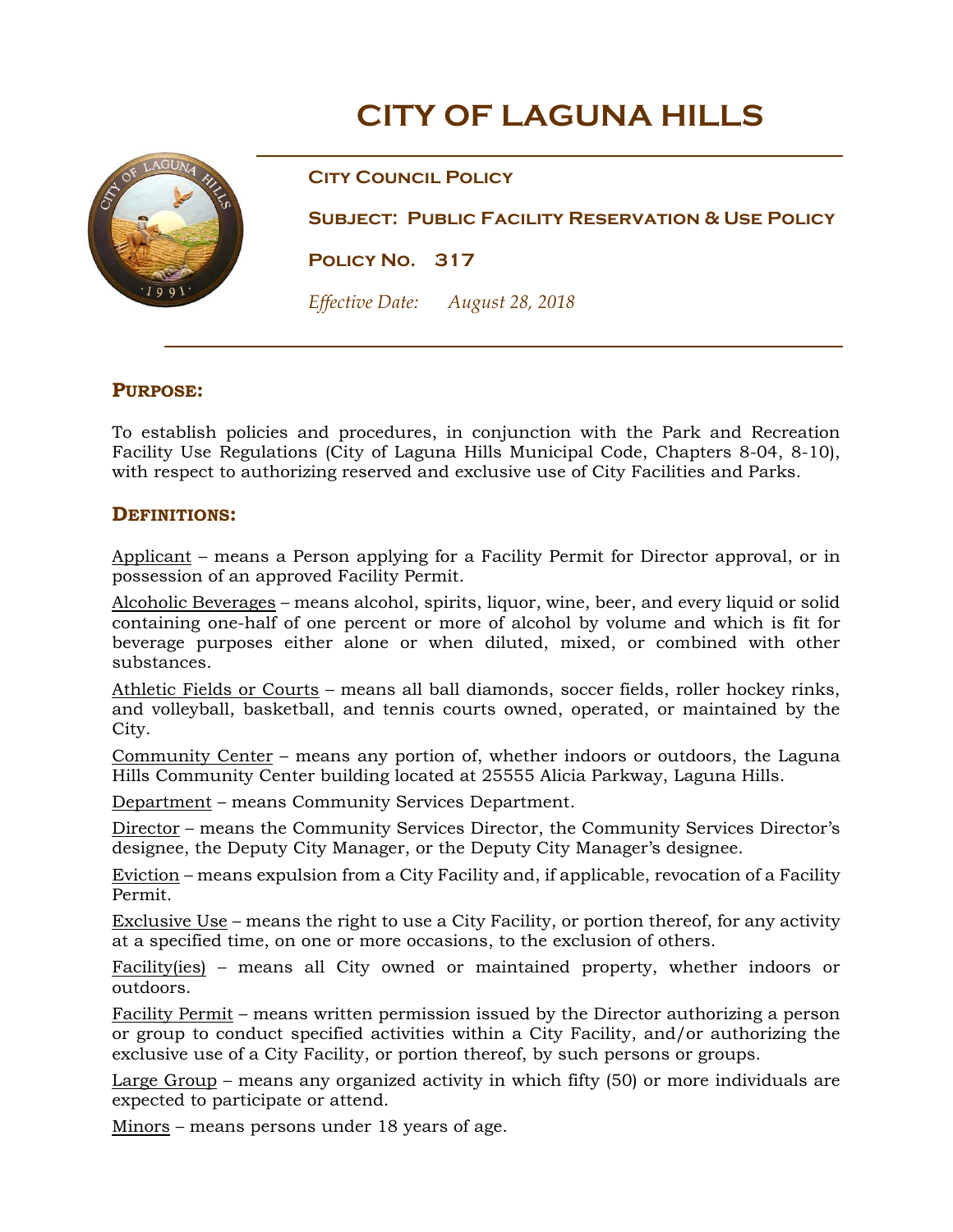Park – means all parks, park-related buildings, facilities and grounds, recreational facilities, recreational areas, athletic fields or courts, and open space areas owned, operated, maintained, or controlled by the City.

Person – means every individual, firm, corporation, joint venture, association, social club, or any group or combination activity as a unit.

# **GENERAL FACILITY RESERVATION & USE POLICIES & PROCEDURES:**

The following policies and procedures apply to all Facility rentals.

#### **Facility Permits:**

A Facility Permit must be obtained from the Community Services Department of the City of Laguna Hills, and all required deposits and fees paid before any Person shall occupy any part of a Facility on a reserved and exclusive-use basis or for any other activity listed in the Park and Recreation Facility Use Regulations (City of Laguna Hills Municipal Code, Chapters 8-04 and 8-10).

- a) The following activities, require the issuance of a Facility Permit and Director approval. These activities must be noted on an application.
	- i. Any activity involving the temporary erection or placement on Park property of stages, booths, generators, platforms, pitching machines, sculptures, and other art works, inflatable bounce houses or similar play equipment, rock climbing walls, or other similar structures or portable recreational equipment.
	- ii. The sale of any goods, wares, merchandise, food, or beverages in connection with a permitted group activity.
	- iii. Any activity involving the use of live music or amplified sound or music systems including, without limitation, loudspeakers or other amplification devices or public address systems.
	- iv. Any recurrent athletic league, club, team, or group sporting activity including but not limited to games, practices, scrimmages, exhibitions, clinics, or other team-sport or athletic-related events or activities.
	- v. Any organized activity in which fifty (50) or more individuals (Large Group) are expected to participate or attend, or to which the public is invited, or which requires special city services. Such group activities include, but are not limited to: picnics; gatherings; meetings; parades; camp-outs; plays; musical events; art shows; exhibitions; athletic events; concerts; expos; markets; fairs; festivals; lectures; or any type of entertainment or theatrical performances.
- b) A permittee shall be bound by all City rules and regulations, by all applicable City Ordinances and applicable provisions of state and federal law.
- c) The City is not and shall not be held responsible for the loss, damage, or theft of equipment or articles owned or controlled by Facility users.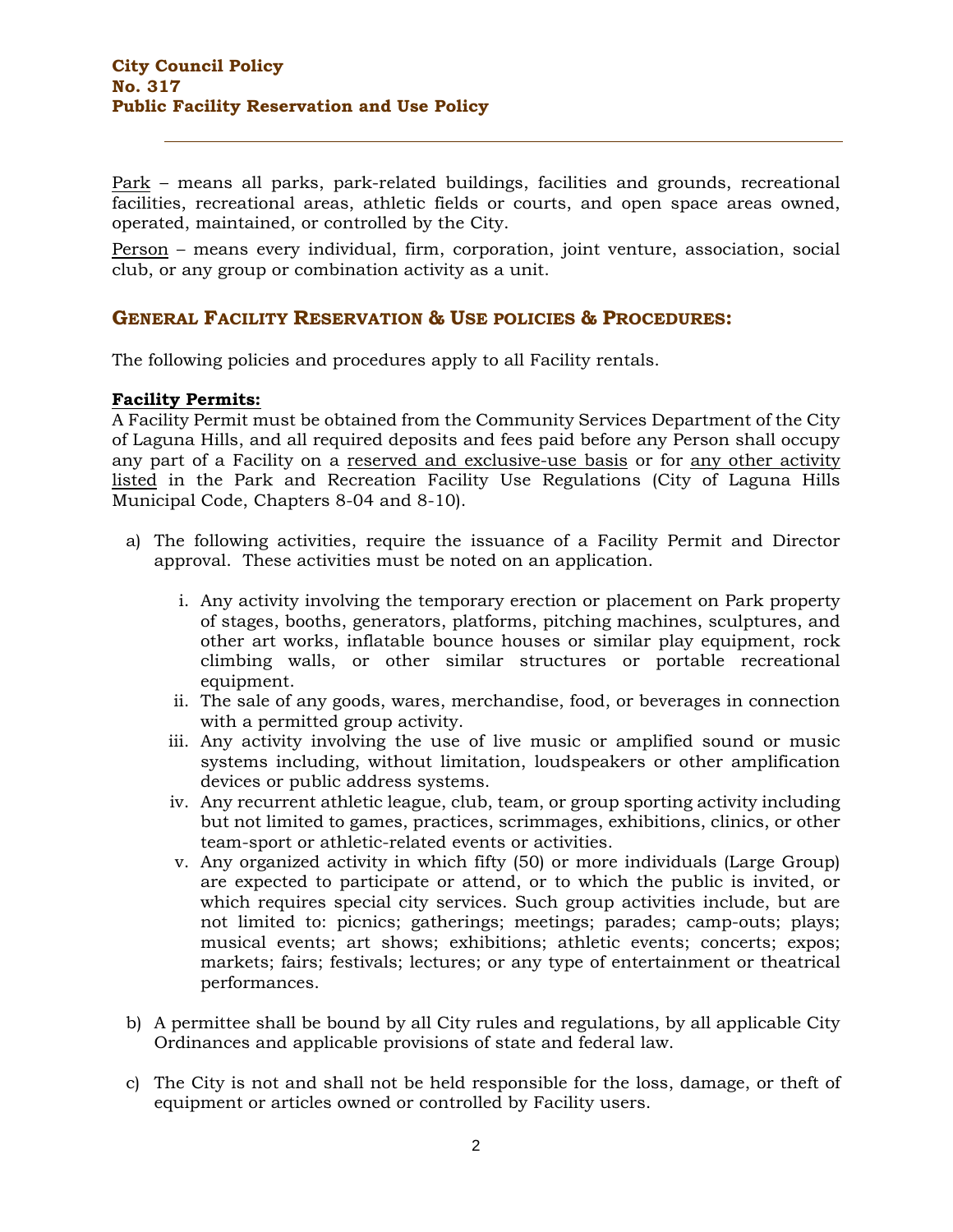- d) A Facility Permit may not be transferred, assigned, or sublet.
- e) Any group using City Facilities outside of the established hours of operation, as approved by the Director, shall pay for each or any part of an hour for each City staff member assisting with the Facility reservation, in addition to the regular rental fee as established by City Council resolution.
- f) Facility reservations may be booked up to one year in advance.
- g) City staff reserves the right to full access and inspection of all Facility reservation areas at any time.
- h) Refunds of Facility rental fees and/or deposit fees may take up to 45 days to process if cash or checks are used.
- i) Facility Permits will only be issued to persons 18 years of age and older, unless the application includes the use of alcoholic beverages in which case, reservations will only be issued to persons 21 years of age or older.
- j) Groups of less than 50 individuals (or less than a Large Group) may reserve a Park if they desire to assure use of the Facility.
- k) Large Group Park use will not be permitted on consecutive weekend days at the same Park without special approval from the Director.
- l) A Facility Permit is required for the placement of any sanitation facilities (i.e. porta potties) in a Park.
- m) Activities for Minors must be supervised by responsible adults at the ratio of one adult for every twenty Minors.

## **Rental Fees:**

All Facility rental fees and deposits are set by City Council resolution.

Community Center rental fee policies:

- i. The weekend rate, as established by City Council resolution, will begin at 5:00 p.m. on Fridays and end on 12:00 a.m. on Sundays.
- ii. Applicants will be charged time and one half hourly rental rate for early arrival and late departure time not indicted on approved Facility Permit.
- iii. There is a two (2) hour minimum hourly rental rate for the Heritage Room, Classroom, and Art Room only.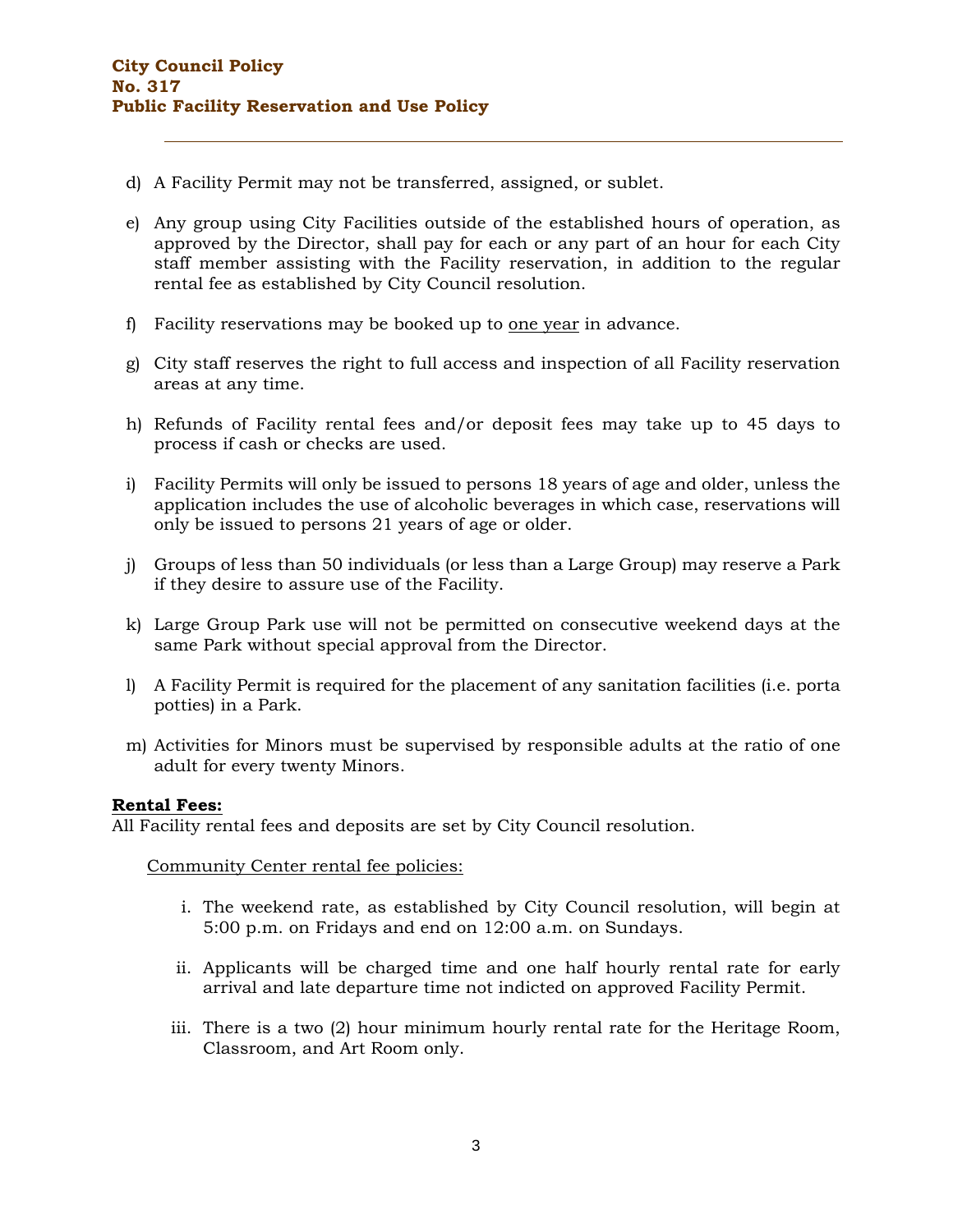## **Application Process:**

An Applicant seeking issuance of a Facility Permit shall file an application with the Department. The application must be received at least fourteen (14) days in advance of desired reservation date(s). Requests received less than fourteen (14) days in advance will be granted if conditions allow and payment for these reservations shall be paid in full when the request is made and the application is approved.

- a) An application must be submitted by an individual who is representing the group, association, firm, or corporation and is responsible for the Facility reservation. An Applicant must have official authorization to apply on behalf of an organization. Applicant must include in the application:
	- i. The name, address, and contact information of the Applicant.
	- ii. The name and address of the person, persons, corporation, or association sponsoring the activity, together with a list of the responsible officers and directors to whom notices and claims for damages may be directed.
	- iii. The day and hours for which the permit is desired *(including set up and clean up times).*
	- iv. The Facility or Facilities for which such permit is desired.
	- v. A numerical estimate of the anticipated attendance. *(Attendance cannot exceed posted room occupancies).*
	- vi. The percentage of the Applicant's group who are residents of the City of Laguna Hills if requested. *(Reasonable evidence of residential status may be required at the discretion of the Director)*.
	- vii. Any other information that the City finds reasonable or necessary to safeguard City Facilities and the public.
- b) An Applicant must specify an exact list of the equipment that the Applicant desires to bring to Facility during a reservation. A map showing the locations of equipment may be required.
- c) Deposit fees (or refundable deposit) will be collected at the time of application submittal and prior to issuance of Facility Permit. Certain deposit fees are refundable, as set forth by City Council Resolution, unless the deposit fee, or a portion there of, is used to cover Department's costs for cleaning and/or damage caused by a Person's facility reservation, to cover unpaid insurance processing costs, or to cover cancellation fees.
- d) The entire time needed to prepare food, decorate the facilities, or set-up before the event, and to completely clean up after the event must be reserved by the Applicant and must be stated on the application form. Early arrival or late departure, by a caterer or any member of the Applicant's party will result in additional fees.
- e) Depending on the nature of the event, Applicants may be required to meet with Department staff at least fourteen (14) days before event to personally review Applicant's needs, set up, and Department Facility rules and regulations.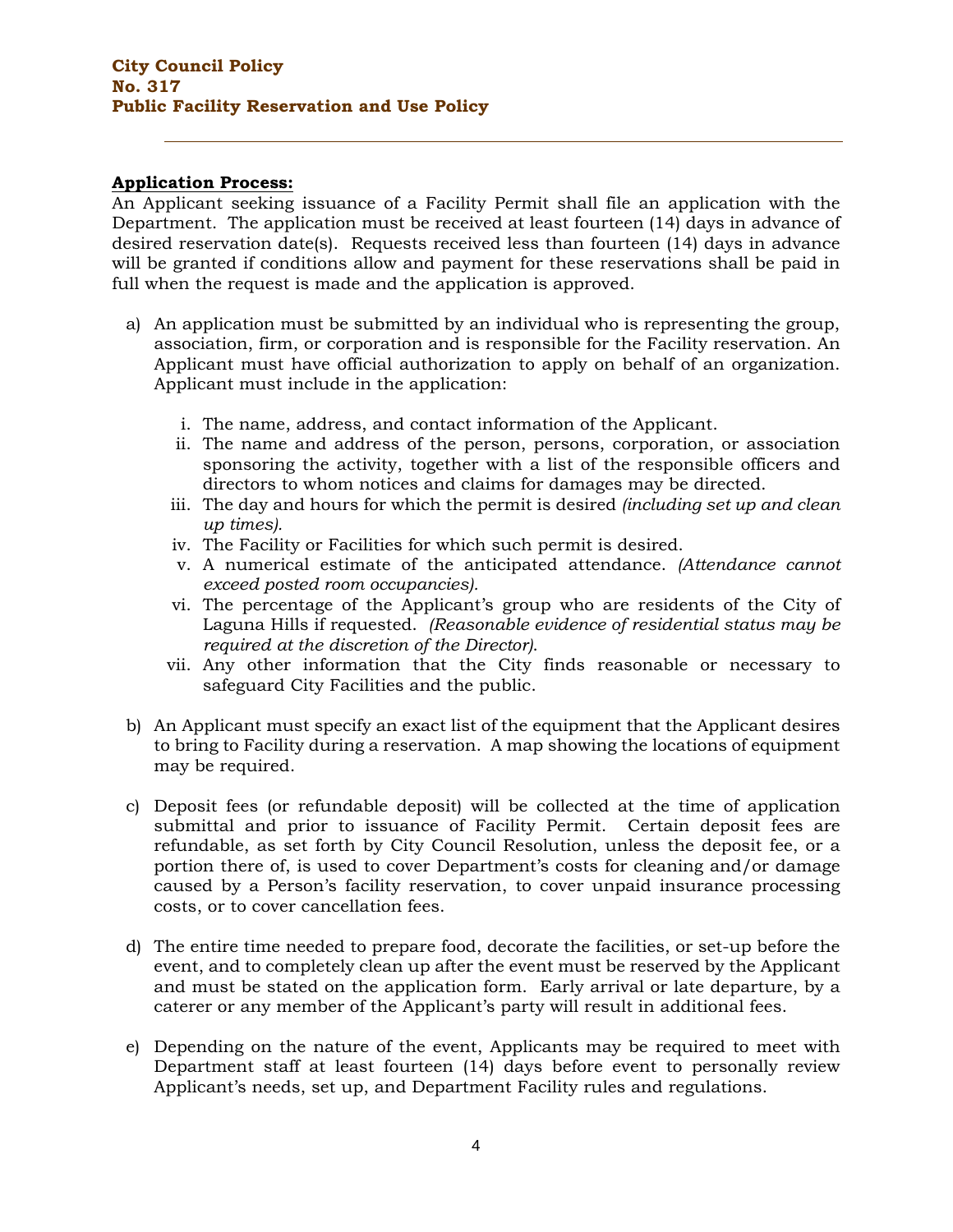## **Standards of Issuance:**

The Director may issue a Facility Permit hereunder when it is found:

- a) That the proposed activity or use of a City Facility will not unreasonably interfere with general public enjoyment of other facilities;
- b) That the proposed activity or use will not unreasonably interfere with public health, welfare, safety, or recreation;
- c) That the proposed activity or use is not unlawful;
- d) That the proposed activity or use will not entail unusual, extraordinary, or burdensome expense to the City or require costly police support or assistance;
- e) That the City Facility desired has not been previously reserved;
- f) That the Applicant, if applying on behalf of a firm, corporation, joint venture, association, social club, or any group or combination activity as a unit, be organized and in existence for at least thirty (30) days prior to seeking a Facility Permit;
- g) That required fees have been paid; and
- h) That, if applicable, evidence of insurance acceptable to the City has been provided.

## **Reservation and Use Priority:**

Priority of use for all City Facilities shall be as follows:

- 1) City programs, including those activities and events that the City of Laguna Hills is cosponsoring.
- 2) Laguna Hills sports organizations directly sponsoring youth programs open to all applicants and predominately serving Laguna Hills youth. Local youth and adult organizations and groups such as service clubs, churches, and veterans, whose membership is open to the public, provided such organization and/or group carries out its activities through an existing bona fide office, an existing recognized place of worship, or an established meeting place that is physically located within the City of Laguna Hills.
- 3) Residents of the City of Laguna Hills.
- 4) Local merchants of the City of Laguna Hills wishing to reserve and make use of facilities for an activity directly related to their business pursuits within the City.
- 5) Non-resident nonprofit organizations.
- 6) Non-resident individuals and businesses.

## **Verification of Classification:**

Any Applicant requesting a nonprofit classification must attach written verification and proof of nonprofit status to application. The status of an organization must be proved by the Applicant to the satisfaction of the Director.

(CATEGORY A) - Resident Nonprofit: Local clubs and organizations that are open to the general public and have their headquarters in the City of Laguna Hills. Application for nonprofit rentals must include a Federal Tax Exempt I.D. number, and may require proof of same by showing either a "Statement of Domestic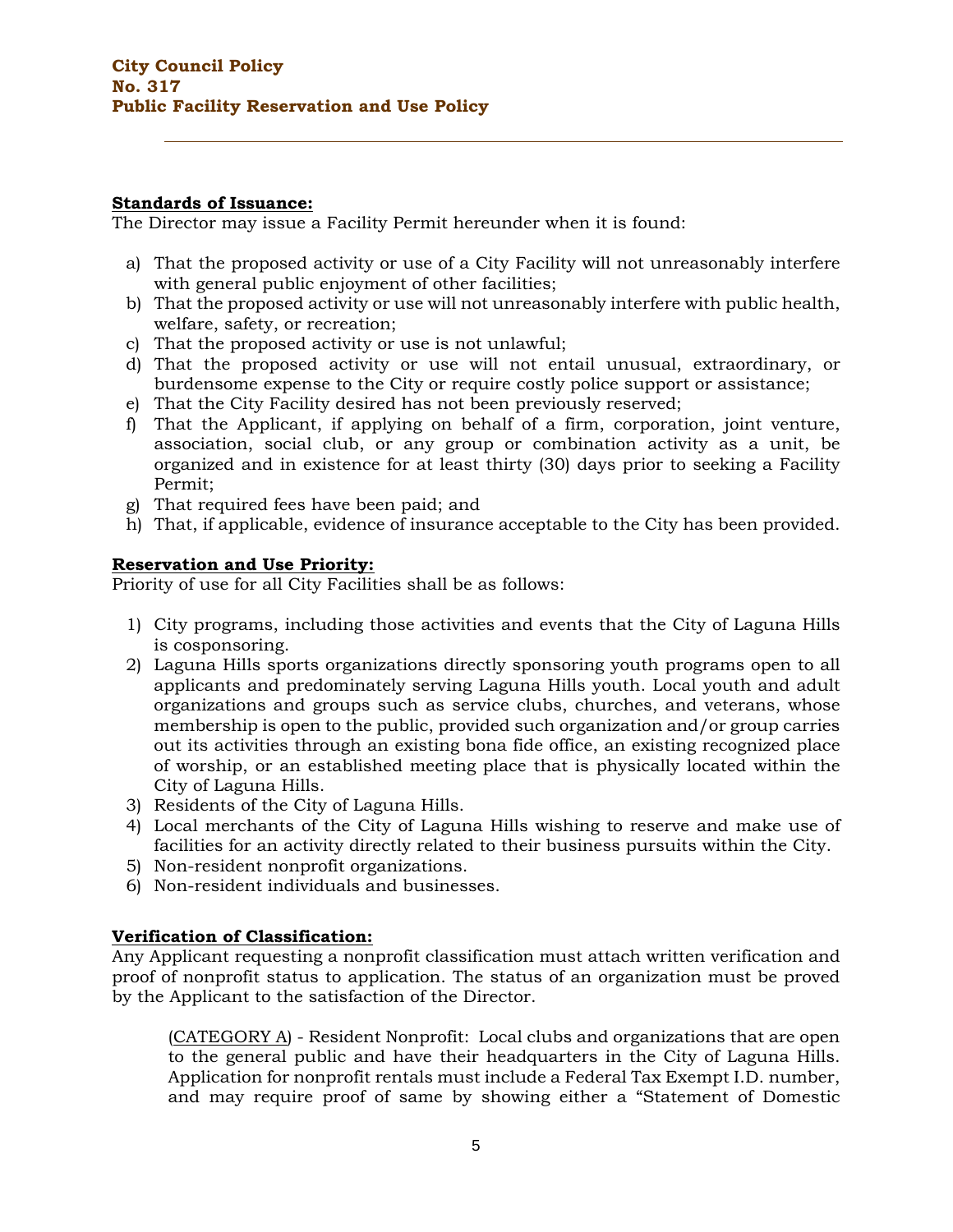Nonprofit Organization" filed with the State of California or nonprofit tax identification number.

(CATEGORY B) - Resident Private: Individuals, clubs, organizations, and other groups, with a City of Laguna Hills address, and/or where its participants/memberships are made up of at least 50% residents from the City of Laguna Hills. Proof of residency is required.

(CATEGORY C) - Non-Resident Nonprofit: Nonprofit clubs, organizations, and other groups that are non-residents of the City of Laguna Hills. Documentation required as stated above.

(CATEGORY D) - Non-Resident Private: Individuals, clubs, organizations, and other that are non-residents of the City of Laguna Hills.

(CATEGORY E) - Commercial: Business entities within or outside of the City of Laguna Hills boundaries.

## **Laguna Hills Youth Sports Organization Verification:**

Application for Laguna Hills Youth Sports Organization Facility use must include a Federal Tax Exempt I.D. number, and may require proof of same by showing either a "Statement of Domestic Nonprofit Organization" filed with the State of California or nonprofit tax identification number. Appropriate documentation to verify Resident Nonprofit status may also be requested which includes, but is not limited to, team rosters, utility bills from team player's place of residence, sports organization's bylaws, mission statements or equivalent.

Laguna Hills nonprofit youth sports organizations are defined as local nonprofit volunteer organizations that are comprised predominately of Laguna Hills resident youths. These organizations maintain a "no cut" policy where every child is not denied the opportunity to play and registration is open to all Laguna Hills' children. In addition, the youth sports organization is administered by volunteer Laguna Hills residents that serve as officers, coaches, commissioners, or board of directors and do not receive any compensation for their volunteer service.

## **Park Amenities Use:**

Park amenities (including fields, volleyball and basketball courts, picnic tables, BBQs, etc.) may be reserved for up to three (3) hours of use in conjunction with a group picnic reservation when available. To request the use of a Park amenity, Applicant must indicate a three (3) hour time slot on the Facility Permit application.

All Park amenities are on a first come, first serve basis unless reserved as stated above.

## **Policy Interpretation:**

It is the policy of the City of Laguna Hills to grant the Department administrative discretion to interpret and adjust the general rules of this policy to meet specific needs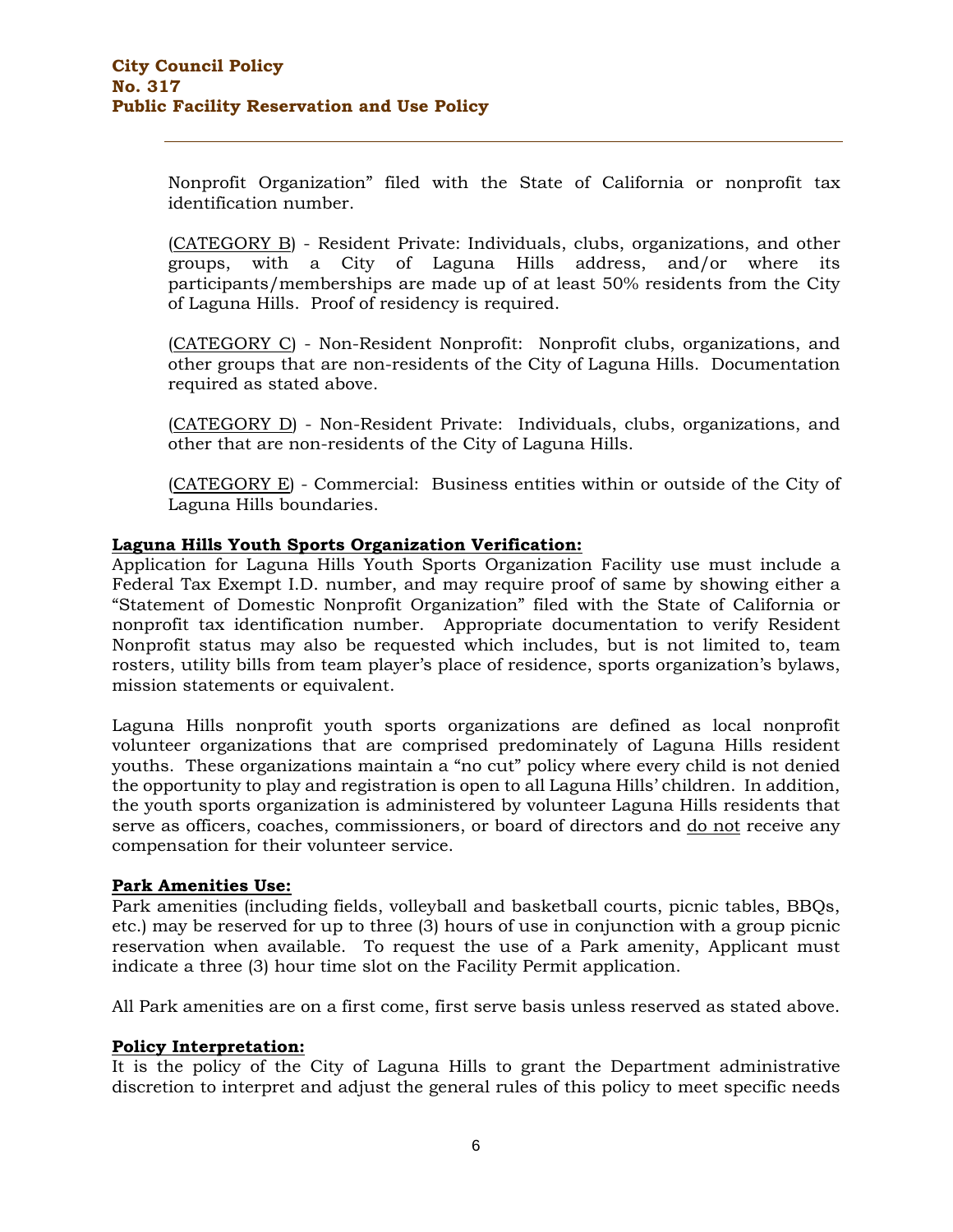of Applicants and the City. Appeals must be made to the City Manager whose decision shall be final.

## **Payments:**

All payments are due fourteen (14) calendar days prior to scheduled use. Any balance due can be paid by credit card, cashier's check, personal check, or money order. However, personal checks will not be accepted when any payment is made less than fourteen (14) calendar days from the date of a reservation.

Any cash payment for a Facility Permit deposit and/or fees is limited to \$500 per Person per day.

All receipts for payments and any reimbursements will be made to the Applicant only, regardless of payment source. Payments shall always be noted with event date(s), Facility reserved, and responsible party for reservation.

## **Disruptive Behavior**

Applicant's conduct or behavior that disrupts, disturbs, or otherwise impedes the orderly conduct of the scheduled activity permitted, or with the administration of City Facilities by City personnel and/or the enjoyment of others using a Park or Facility is strictly prohibited.

Applicants are responsible for controlling noise that may be disturbing to other activities occurring at a Park or Facility, or that may negatively impact a surrounding neighborhood.

Applicants who engage in such disruptive conduct shall be subject to Eviction in accordance to the City of Laguna Hills' Municipal Code and may also result in the revocation of a Facility Permit.

#### **Revocation:**

The Director shall have the authority to summarily revoke a Facility Permit upon finding a violation of any provision, hereof, or upon finding a violation of any applicable City Ordinances, City rules and regulations, and/or state law. The individual or group will not be issued a permit for twelve months from date of the violation.

## **Appeal:**

If an application and/or a Facility Permit is denied or revoked by the Director, an appeal may be made to the City Manager in writing within five (5) business days of the Director's decision. The City Manager is not required to consider a late-filed appeal. The City Manager's decision on the appeal is final.

#### **Waiver of Fees:**

Any and all applicable fees may be waived or reduced, at the sole discretion of the City Manager, for public school activities and events and governmental purposes, as well as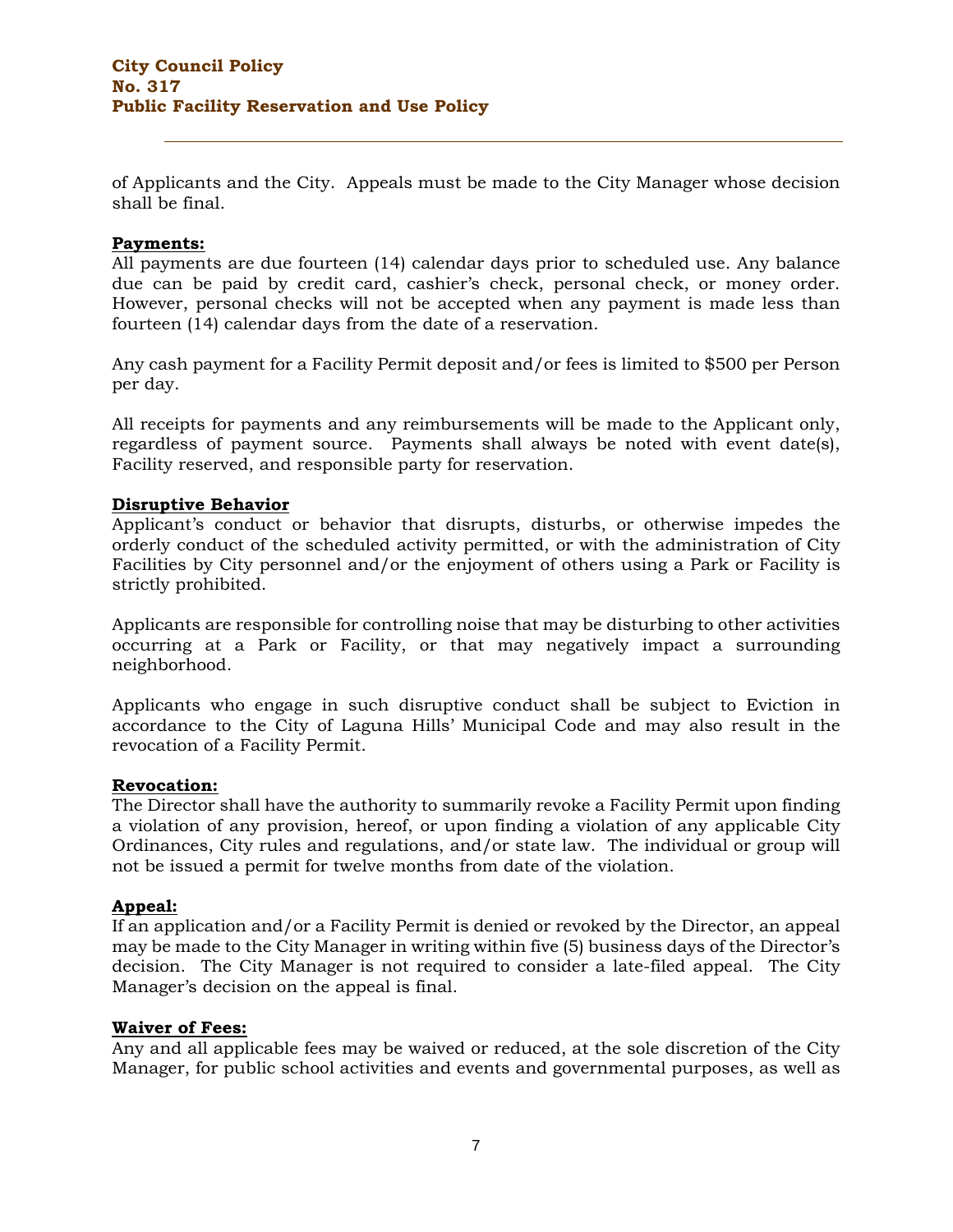for community activities and events that are sponsored or co-sponsored by the City. The decision of the City Manager shall be final.

## **Limitation of Use:**

The City reserves the right to limit the hours of use of Park Facilities to prevent adverse effect or conditions to adjacent residents or damage to the Facilities or turf because of excessive use.

#### **Security Services:**

The City reserves the right to require security guard services for any activities held at City Facilities at the Director's discretion. Department staff will arrange for a security guard service company on behalf of Applicant. Security guard service will be scheduled for entire event time specified on the Facility Permit. The Applicant is responsible for the cost of security guard services. Information regarding charges for security services will be provided to the Applicant upon Facility booking, subject to change if the terms and parameters of the reservation are modified.

#### **Insurance Requirements:**

Dependent upon the nature of the proposed activity for a Facility rental, the City may, at its discretion, require the Applicant to purchase, through the Department's insurance service provider, coverage naming the City of Laguna Hills, its officers and employees as additional insured. Department staff will arrange for insurance coverage on Applicant's behalf and the Applicant will be responsible for paying the cost of such coverage at the time of application. Information regarding insurance coverage requirements and charges will be provided to the Applicant upon Facility booking, subject to change if the terms and parameters of the reservation are modified. Insurance coverage is required for any activities where alcohol is served.

## **Damage to Facility:**

Any person or group causing property or equipment damage to City Facilities, including damage or defacement to Park amenities such as grass and foliage, will be required to pay for such damage (based on current cost of repair or replacement as established by the City). The City shall use Applicant's deposit fee to cover costs of damage and will bill the Applicant for any outstanding balance to cover full costs of damage if applicable. Until such outstanding payment is received, the City may revoke Applicant's current Facility Permit and reject future applications.

#### **Smoking:**

Smoking in City Parks and the Community Center is strictly prohibited per the City of Laguna Hills Municipal Code.

#### **Alcohol Use:**

No Person shall consume, possess or sell any Alcoholic Beverages within a designated Park. This prohibition shall not apply to reservations conducted at the Community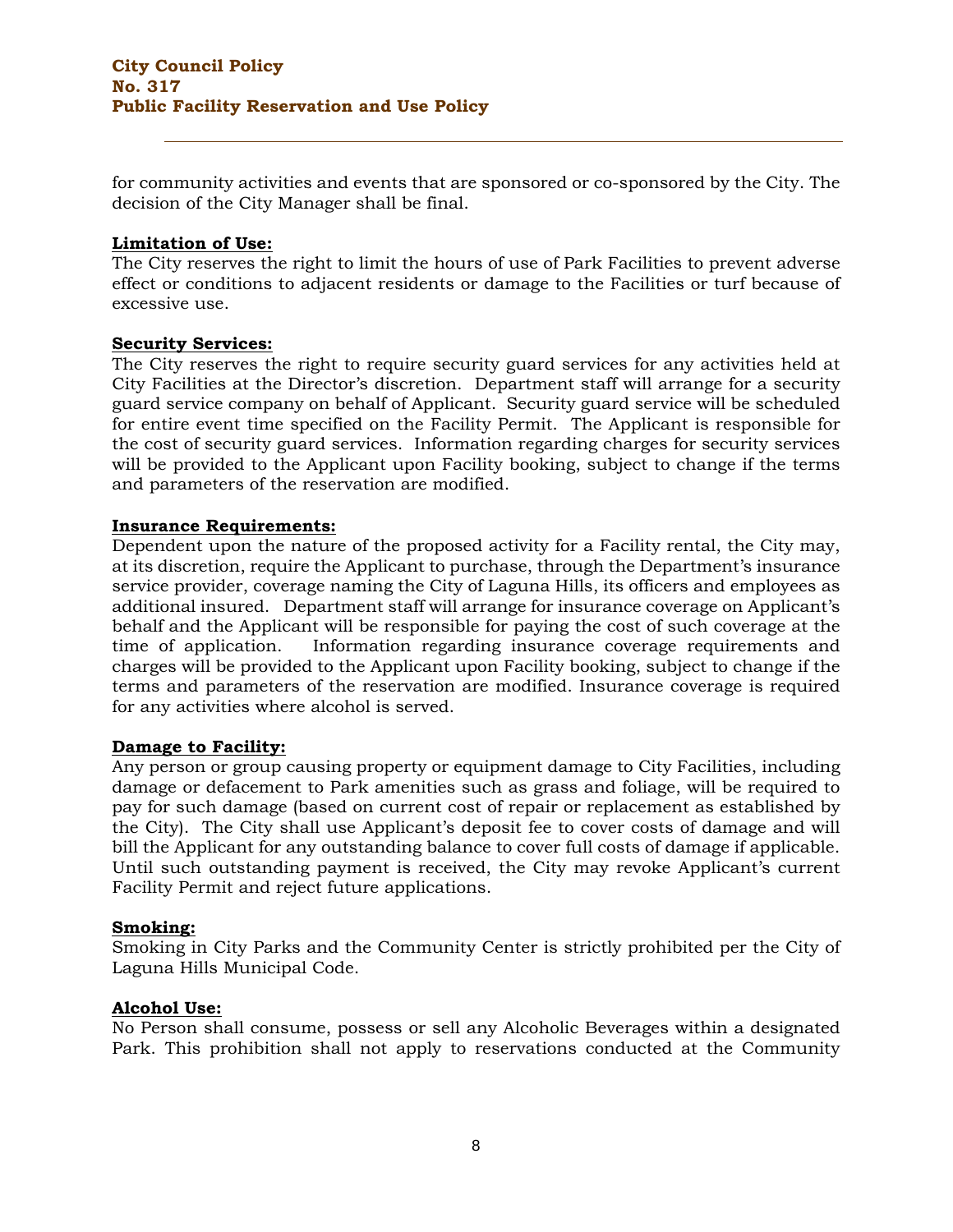Center in accordance with applicable City policies and an approved Facility Permit (see "Community Center Alcohol Use").

## **Sale of Food:**

A health permit is required from the County of Orange Healthcare Agency when food will be sold during a Facility reservation, or in the opinion of the Director a health permit is required. A copy of the health permit shall be filed with Department to be included in Applicant's Facility Permit.

#### **Glass Containers:**

No Person shall bring into, or have in his or her possession, in a Park a glass container. This prohibition shall not apply to reservations occurring at the Community Center in accordance with an approved Facility Permit.

## **Use of City Seal and Reference to City:**

Any unauthorized references to the City that suggests (or can be interpreted as) the City is endorsing or sponsoring a Person's Facility reservation event is strictly prohibited and may result in the revocation of a Facility Permit. Therefore, without prior written authorization from the City of Laguna Hills, it is prohibited for Persons to:

- i. use the City Seal or emblem in any form of outreach and/or advertisement of a Person's Facility reservation event; or
- ii. use "The City of Laguna Hills," or "City of Laguna Hills," or "Laguna Hills Community Center," or any variation thereof, in the title of a Person's Facility reservation event advertisement, or in any manner that would suggest City sponsorship or endorsement; or
- iii. use of any image of City Facilities in reservation event advertisement, or in any manner that would suggest City sponsorship or endorsement; or
- iv. use of the City name, City Facility name, City address, a City email, and/or City phone number as the official address or official contact information for a Person's reservation event.

The City does not restrict a Person from using a Facility name and address to advertise the location of a Person's reservation event. For example:

*Applicant's name of event* will be held at: Laguna Hills Community Center and Sports Complex 25555 Alicia Parkway Laguna Hills, CA 92653

## **Cleaning after Reservation**

It is the Applicant's responsibility to clean entire rented Facilities, and all equipment used, to the condition prior to the Facilities reservation and to the satisfaction of Department staff. In the event Applicant does not clean the Facilities, or does not clean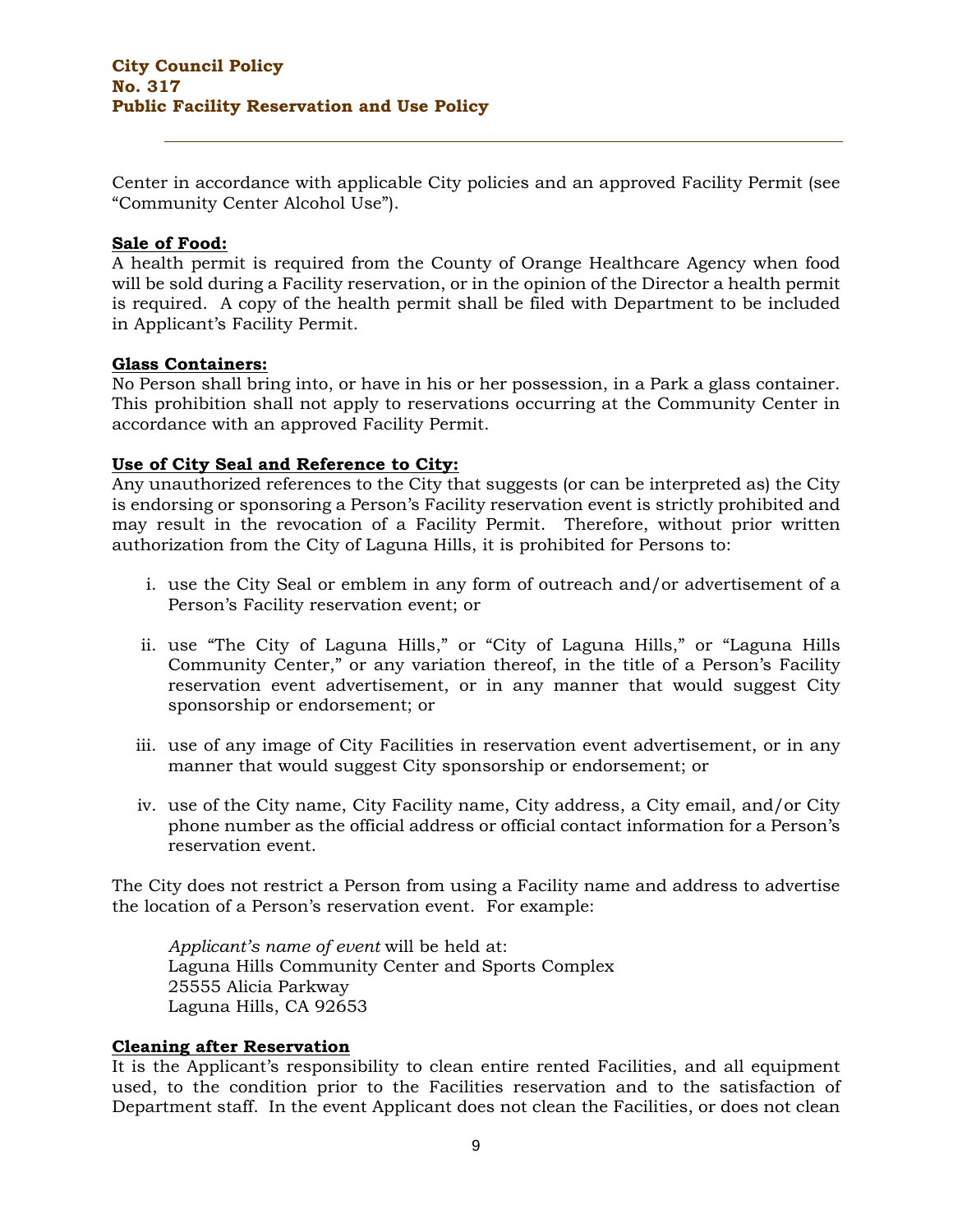the Facilities to the satisfaction of Department staff, the Department shall use Applicant's deposit fee to cover cleaning costs and will bill the Applicant any additional cleaning costs not covered under deposit fee. Until entire payment is received for total cleaning costs, the City may revoke Applicant's current Facility Permit and reject future applications.

## **Signs:**

Signs (including, banners, balloons, and other decorative materials) used to promote, advertise, or decorate a Facility reservation event, or for event wayfinding purposes, must first be approved by the Director based on reasonable time, place, manner and aesthetic considerations. Applicants must note requested signage as well as desired locations on Applicant's Facility Permit. The proposed location of any requested sign(s) must be approved in advance by the Director and will only be permitted for display during the reservation hours designated on the Facility Permit. Notwithstanding the forgoing, signs that contain any of the following are prohibited: 1) Content not related to the purpose of Applicant's Facility reservation; 2) Content that defames, abuses harasses, stalks, threaten or violates the legal rights of others; 3) Sexual content, profanity, vulgarity, obscenity, racism, hatred, slander, threats, and/or violence; 4) Content that is not appropriate for all age groups; 5) Content that promotes, fosters, or perpetuates discrimination or personal attacks on the basis of race, creed, color, age, religion, gender, marital status, status with regard to public assistance, national origin, physical or mental disability, or sexual orientation; 6) Content that contains personal information about another person or that violates a person's privacy; and/or 7) Content that promotes or encourages illegal activity.

Any signs that are placed in an unapproved location or that violate this policy will be immediately removed and the Applicant's Facility Permit may be subject to revocation.

# **Trash and Recycling Requirement:**

All Applicants are required to recycle their trash during their Facility use. Information about the City's recycling requirements will be shared with Applicants at the time of application. Applicants who will be selling or serving food as part of their Facility reservation are required to recycle all food waste (organic waste). Dependent on the nature of the event, Department staff may require Applicant to develop a recycling plan and any additional trash and recycling services in addition to the City's current service levels will be borne by the Applicant.

Failure by Applicant to adequately recycle their trash during their Facility reservation may result in the forfeit of a Person's deposit fee (or a portion thereof).

## **Cancellations:**

The Department requests that Persons cancel their reservations at least fourteen (14) days prior to their reservation date as stated on an approved Facility Permit. Cancellations are subject to cancellation fees as established by City Council Resolution.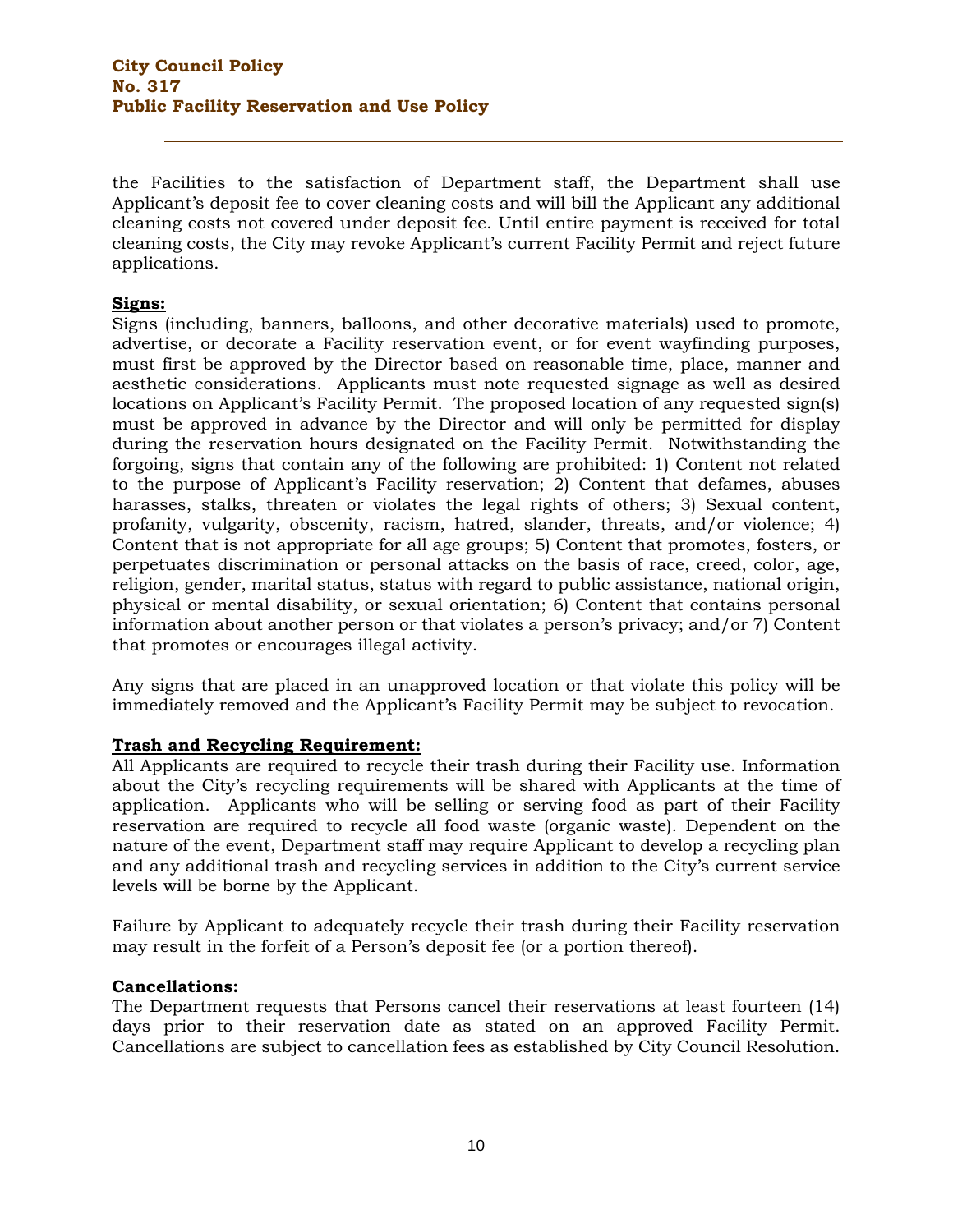Cancellations made less than fourteen (14) days prior to a reservation are subject to higher cancellation fees where applicable.

# **COMMUNITY CENTER FACILITY RESERVATION & USE POLICIES & PROCEDURES:**

In addition to the "General Facility Reservation & Use Policies & Procedures" stated above, the following policies and procedures shall also apply to reservations and use of the Community Center.

## **Mandatory Site Meeting:**

A mandatory site meeting will be scheduled with the Applicant and Department staff at the Community Center. The site meeting appointment should be made at least fourteen (14) days prior to the event. Any caterer or special event coordinator should also attend the site meeting. Failure to complete a site meeting could result in a cancellation of the event and forfeiture of fees and deposits. The Applicant is the only person who may request changes to the reservation.

## **Community Center Setup/Cleanup:**

Usage time on the application must include all Facility preparation, including an Applicant's setup and decoration time by caterer and/or user, as well as cleanup time following use. Reservations are based upon use within the specified time period. Any additional use will be charged.

Department staff will be on hand to admit Applicant to the rented Facilities at the time specified on the approved Facility Permit. Applicants will not be allowed to occupy the Facilities during times not listed on the Facility Permit. City staff will set up all tables, chairs, and equipment according to the set up plans provided. If no set up plan is submitted, City staff will set up the reservation according to standard set up configurations for the type and size indicated on the application. Only one setup per group will be provided. Requests for changes to room setup after the setup is complete in accordance to the Facility Permit plan will not be accommodated.

Facilities must be left in the same condition in which they were found. Department staff will provide Applicant with a clean-up checklist that must be filled out before and after the activity to determine needed clean up or repairs before and after the rental. If the Facility is not cleaned to the conditions prior to Applicant's reservation, or to the satisfaction of the Department staff, the Applicant will pay for cleaning costs which will be deducted from Applicant's deposit fee. If clean-up costs are more than the deposit fee, the Applicant will be responsible for paying the difference.

# **Community Center & Kitchen Reservation Amenities:**

- a) Building rentals include the use of tables and chairs. Table covers are not provided.
- b) Eating and serving utensils are not provided.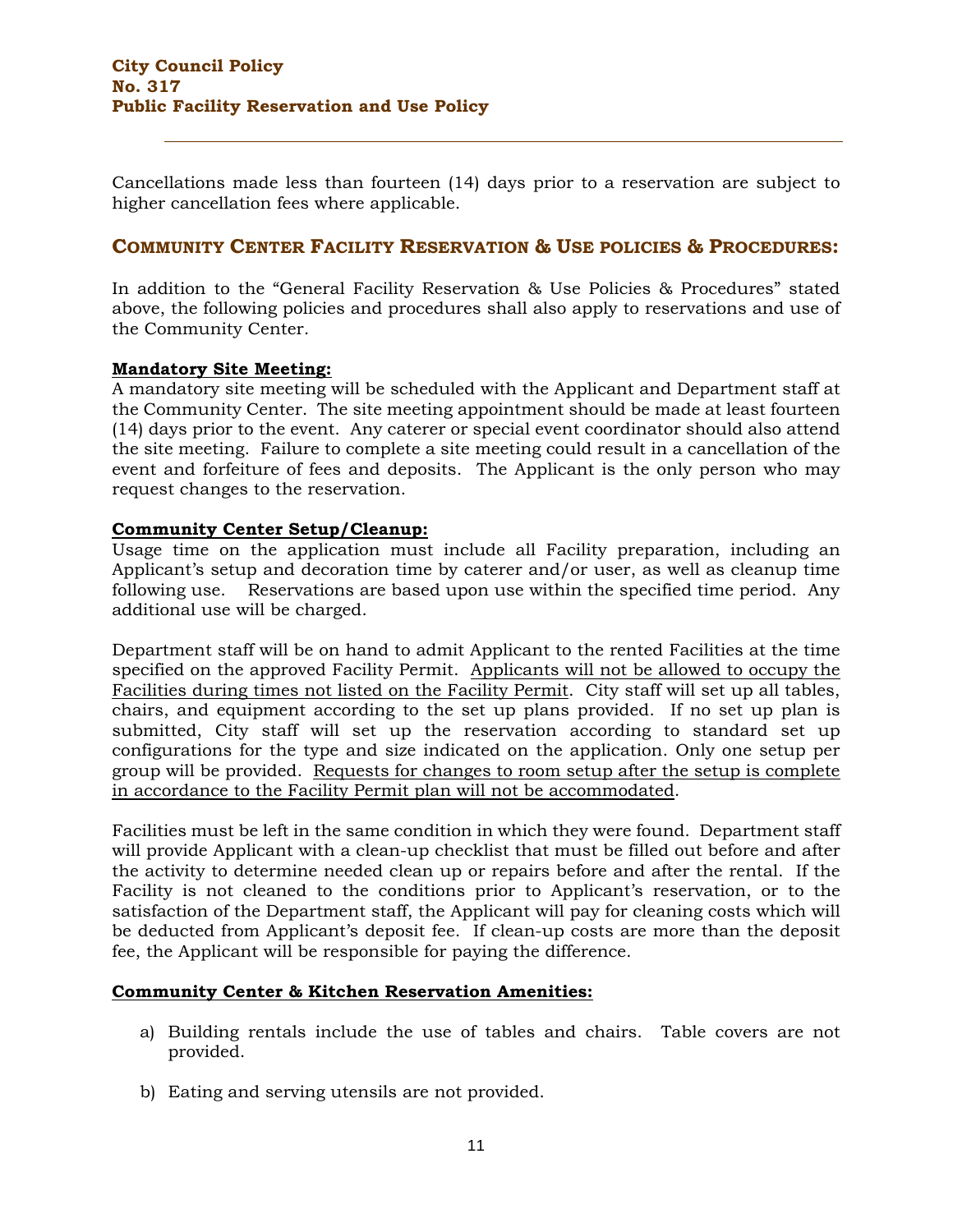- c) Styrofoam products are prohibited from use in the Community Center.
- d) Use of the kitchen must be included on the Facility Permit. Kitchen rental offers use of refrigerator/freezer, stove, oven(s), and microwave. Partial Kitchen rentals only include use of refrigerator and ice machine.
- e) Cooking utensils are not provided. Utensils must be provided by the Applicant and must all be removed promptly and completely upon conclusion of the event.
- f) Refrigerator space may be limited due to active, on-going City programs.
- g) Equipment or furnishings shall not be removed or rearranged without prior written approval from the Director.

## **Community Center Decorations:**

Decorations must be flame retardant. Decorations with hay or straw are prohibited. Confetti, birdseed, popcorn, rice, or other material shall not be thrown. Nails, staples, tape, and similar hardware may not be used to attach materials to walls or ceilings in the Heritage Room. All decorative and other items, such as approved signs, shall be removed by the end of the rental period. Do not drag heavy items on floors. Glitter is not allowed. Open flames (i.e. candles) will not be allowed in the facilities, unless specifically authorized in writing by the Director.

## **Limited Space and Storage:**

Due to limited space, storage will not be provided for building rentals. All equipment, supplies, food, and decorations brought in by Applicant must be removed by the Applicant before leaving the building and within the rental time designated on Applicant's Facility Permit.

Department staff are not authorized to sign for deliveries and are not authorized to permit any deliveries that vary from scheduled times. The Department cannot be held responsible for any items delivered early or left behind. The Applicant or event contact person must accept all deliveries. The "set-up time" stated on the application form is the earliest time that any deliveries can be made.

## **Community Center Alcohol Use:**

Alcoholic Beverages are permitted only within the confines of the Laguna Hills Community Center building and adjacent patios and courtyard. Beer kegs are allowed only if an individual (bartender) is attending the keg and servicing beer to reservation attendees. Beer kegs are restricted to only Community Center patio areas.

Applicants requesting the use of Alcoholic Beverages must submit a proper application form with their facility use application. An alcohol permit fee, set by City Council resolution, will be charged to all Applicants requesting to serve alcohol.

Applications to serve Alcoholic Beverages will not be considered for approval for any activity with a youth emphasis. This includes activities for minors such as birthday